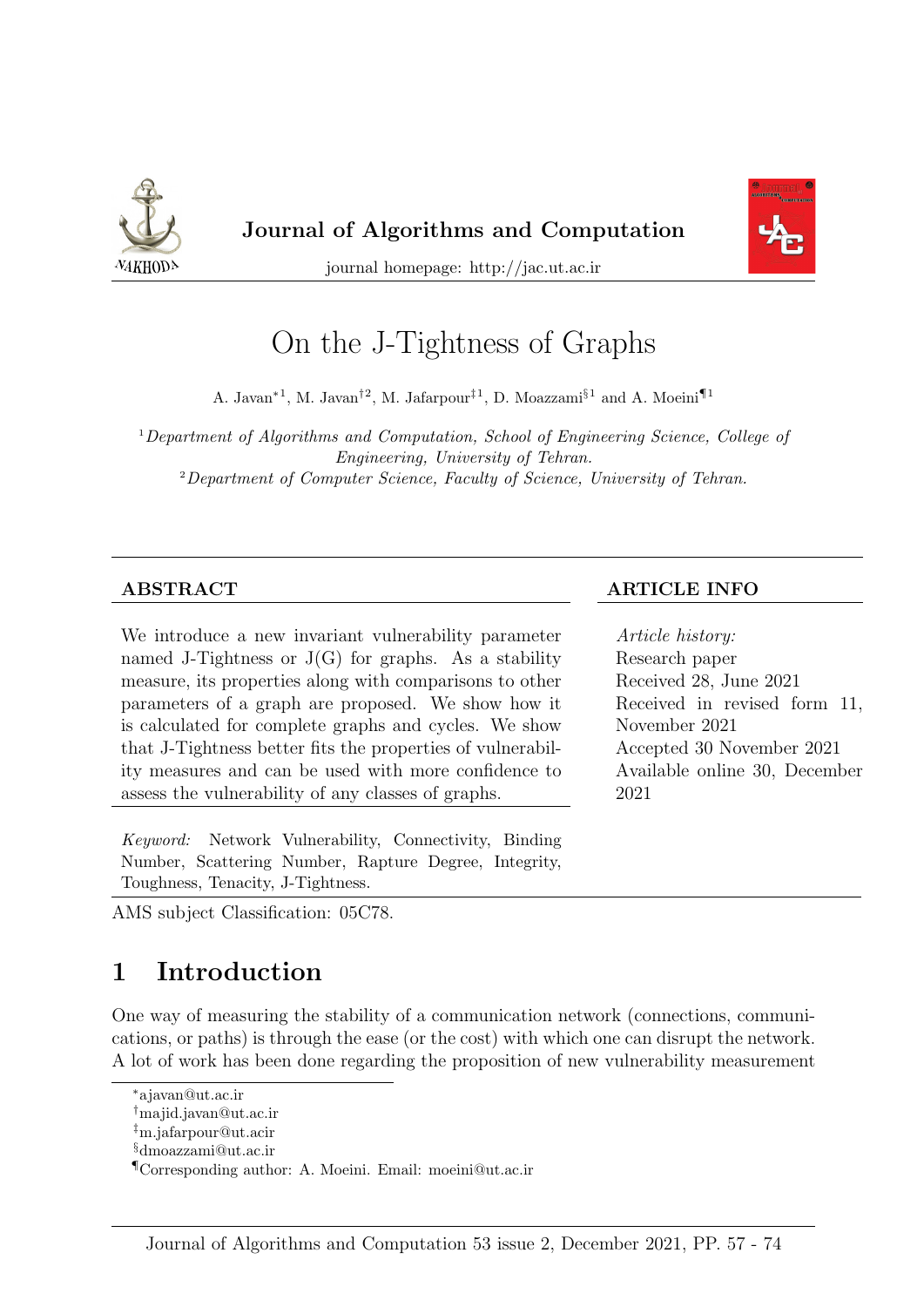parameters and the relationship between these parameters as well as the original properties of graphs [\[55\]](#page-17-0). The very first efforts on vulnerability parameters of graphs go back to the 1960s [\[22\]](#page-15-0). All of these parameters act as functions whose inputs are graphs and outputs are real numbers. In other words, these parameters map graph samples to real numbers. With this operation, the graphs are comparable in terms of vulnerability with the comparison of mapped numbers. All of these parameters seek to find the Achilles heel or the weakest and most vulnerable point of the graph. Therefore, the function that is defined for these vulnerability parameters is often a minimization/maximization function. The most important parameters that have been proposed to measure vulnerability so far are Connectivity, Binding Number, Scattering Number, Rapture Degree, Integrity, Toughness, and Tenacity.

Any of these parameters have approached the vulnerability problems from a certain point of view considering different characteristics of graphs. Some consider the integrity, toughness, tenacity, and binding number as members of a class of vulnerability parameters of a graph that are often used to study network reliability [\[59\]](#page-17-1). The term reliability intends to positively consider the properties of graphs, while vulnerability tries to show weakness. However, in some other studies, these parameters have fallen into three categories including cutting, covering, and closeness perspectives [\[7\]](#page-14-0). These three categories mostly highlight the approaches to which the graphs are analyzed. In the following sections, some of these parameters are illustrated. Parameters should behave in the case of different graphs so that if logically one graph is weaker than another graph, the vulnerability calculated by that parameter for the first graph is smaller than the second one. Despite all these parameters, can we introduce another parameter that behave more logically? In this paper, a new parameter for calculating graph and network vulnerabilities will be presented and we will discuss the criteria required for a good vulnerability parameter.

Throughout the paper, we use Bondy and Murty [\[23\]](#page-15-1) for terminology and notation. For a graph G, by  $\omega(G)$  we denote the number of components of G, and  $\tau(G)$  the order of the largest component of G. We shall use |x| for the largest integer not larger than x and  $\lceil x \rceil$  the smallest integer not smaller than x. The organization of the rest of this paper is as follows. Section [2](#page-1-0) provides an overview of the popular vulnerability parameters, Section [3](#page-5-0) covers the characteristics of any desired vulnerability parameter. In Section [4](#page-7-0) the J-Tightness of graphs is introduced. The subsequent theorems and lemmas elaborated in Section [5,](#page-8-0) and Section [6](#page-13-0) concludes the paper.

# <span id="page-1-0"></span>2 Vulnerability Parameters

Many studies have proposed various vulnerability parameters have to assess the vulnerability of graphs and networks so far. In this section, we will study these parameters and some of their properties. As stated in the previous section, depending on how we approach the vulnerability problem, these parameters fall into three categories, including cutting, covering, and closeness [\[7\]](#page-14-0).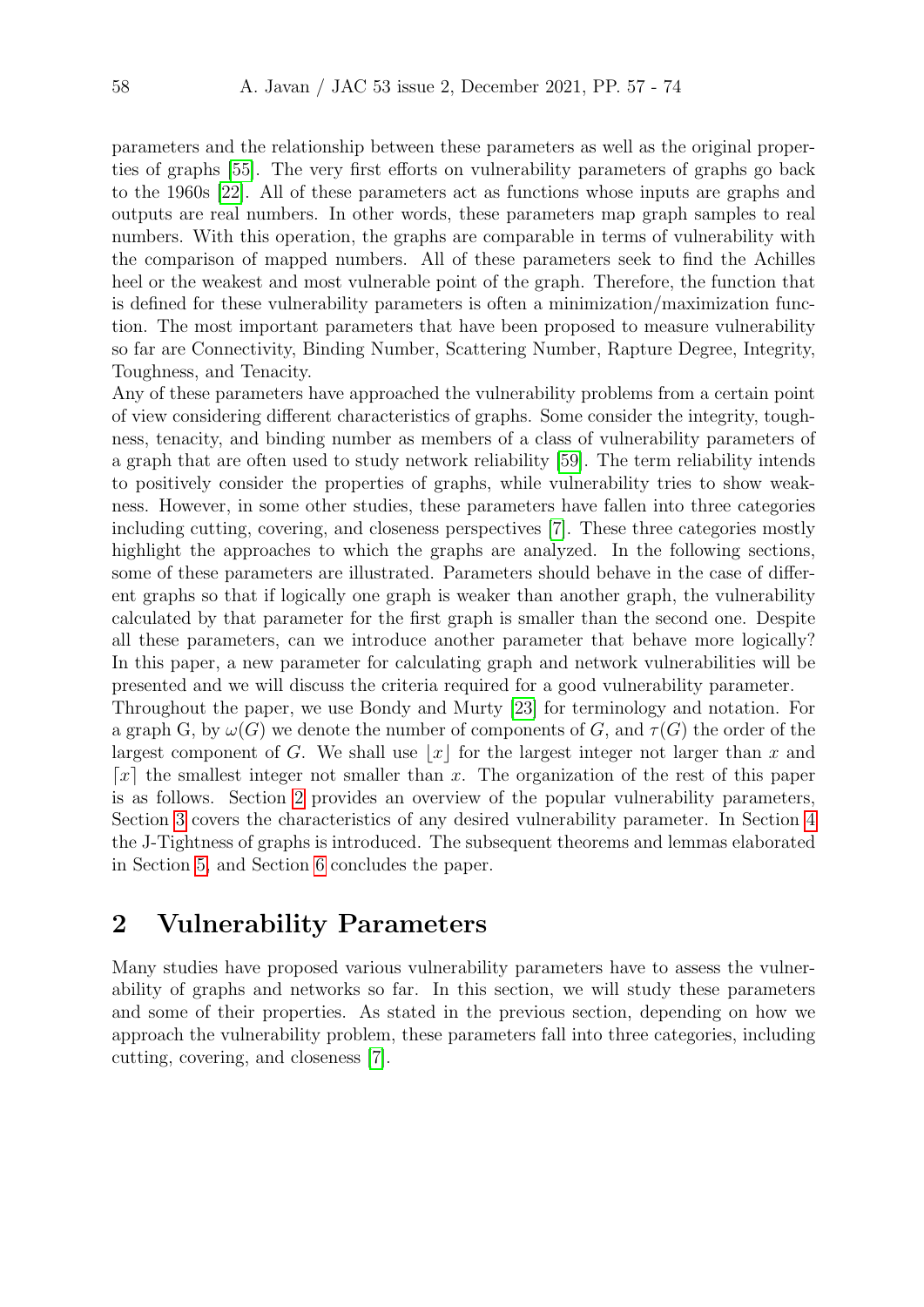#### 2.1 Connectivity

Beineke and Harary [\[22\]](#page-15-0) first proposed the connectivity parameter based on Mengers theorem  $[1, 33, 48]$  $[1, 33, 48]$  $[1, 33, 48]$ . The connectivity of a non-complete graph G is defined by:

$$
\kappa(G) = \min\{|F| : F \subset V(G), \omega(G - F) > 1\}
$$
\n<sup>(1)</sup>

and that of the complete graph  $K_n$  is defined as  $n-1$ .

The connectivity gives the minimum cost to disrupt the network, but it does not consider the remaining components after a disruption. One can say that this disruption is further successful if the network contains more disconnected components and much more successful if, in addition, these components are small. A review of the connectivity measure is covered in [\[47\]](#page-16-1). Since then, many studies have tried to provide a more detailed view of this parameter and its relationship with some other properties of graphs. In [\[56\]](#page-17-3), Whitney has shown that  $\kappa(G) \leq \lambda(G) \leq \delta(G)$  for any graph G. The undirected graphs are the most common ones that are being studied since they are less complex than directed graphs. However, the directed graphs have not been totally neglected, as an example, Geller and Harary have shown that if D is a digraph, then  $\kappa(D) \leq \lambda(D) \leq \delta(D)$  [\[32\]](#page-15-2). Other detailed properties identified so far can be found in the relevant surveys in this regard including the studies in [\[38,](#page-16-2) [44\]](#page-16-3). In [\[51\]](#page-17-4), algorithmic aspects of connectivity is discussed.

#### 2.2 Binding Number

The binding number of graphs was first introduced in 1973 by D. R. Woodall [\[57\]](#page-17-5). According to Woodall, the binding number of a graph  $G$  is defined by:

$$
bind(G) = \min_{A \in F(G)} \left\{ \frac{N(A)}{|A|} \right\} \tag{2}
$$

where  $F = \{S \subseteq V(G) : S \neq \emptyset, N(S) \neq V(G)\}\$  [\[57\]](#page-17-5). Goddard showed in [\[34\]](#page-16-4) that the binding number  $bind(G)$  for claw-free graphs G is as follows: Let G be a claw-free graph of order n. If the connectivity of G is at least  $\delta - 1$  and  $n \neq \delta + 2$ , then  $bind(G)$  $(n-1)/(n-\delta)$ . Cunningham has shown that the binding number of a graph is computable in polynomial time [\[30\]](#page-15-3).

#### 2.3 Scattering Number

The scattering number of a non-complete connected graph G was first proposed by Jung [\[41\]](#page-16-5) and is defined by:

$$
s(G) = \max \{ \omega(G - F) - |F| : F \subset V(G), \omega(G - F) > 1 \}
$$
 (3)

Jung proposed the scattering number as "additive dual" for the concept of toughness. Several findings regarding scattering number have been discussed throughout several papers and it has been computed for several types of graphs [\[3,](#page-14-2) [61\]](#page-17-6). It is proved that the computing complexity of scattering number is NP-complete [\[60\]](#page-17-7).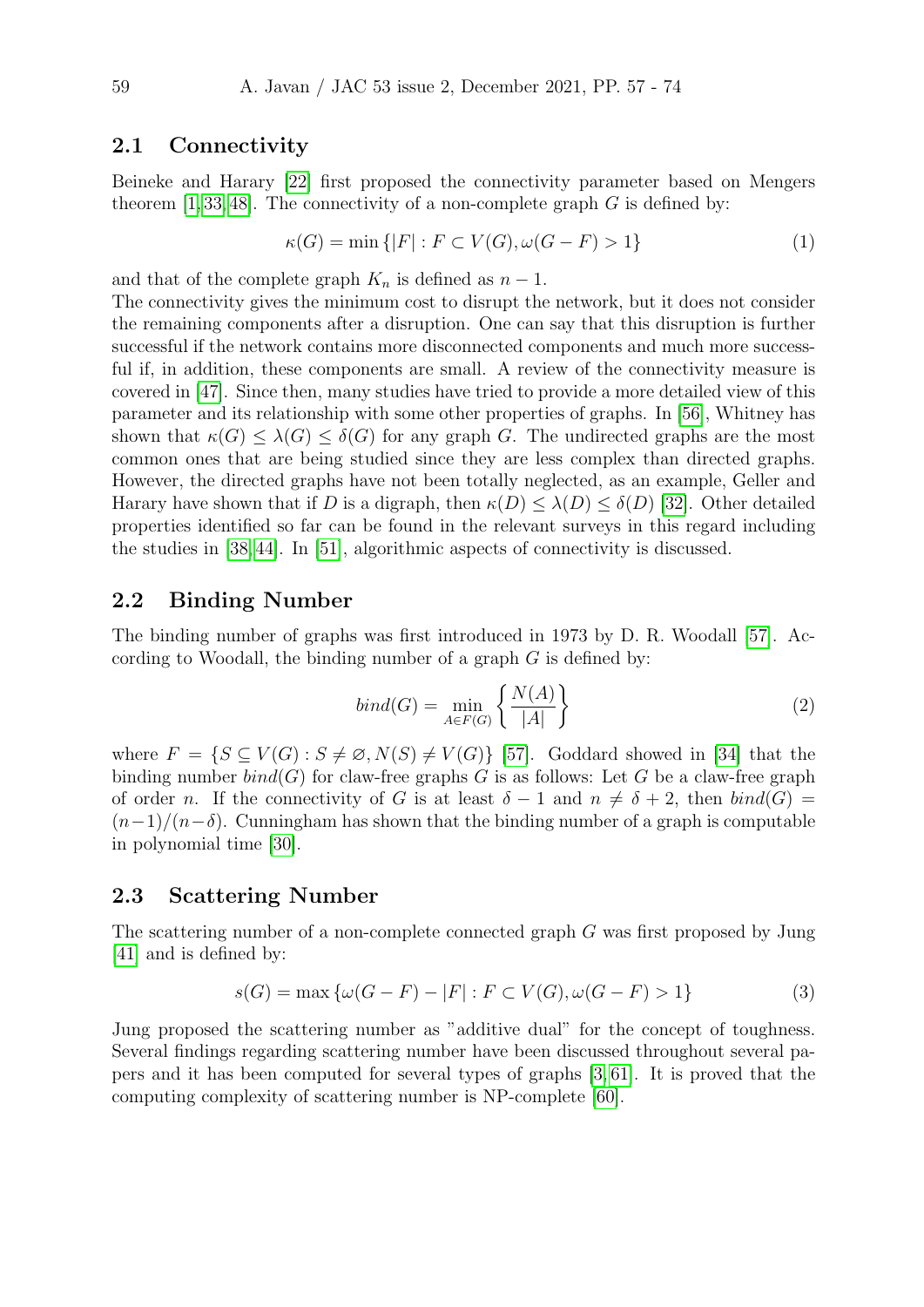#### 2.4 Rapture Degree

In 2005, Li et. al  $[45]$  introduced the rupture degree of a graph G which is defines as:

$$
r(G) = \max \{ \omega(G - F) - |F| - \tau(G - F) : F \subset V(G), \omega(G - F) > 1 \}
$$
 (4)

And rupture degree of  $K_n$  is defined as  $1 - n$ . The rupture degree of special classes of graphs have been studied in [\[42,](#page-16-7) [43,](#page-16-8) [45\]](#page-16-6); for instance, he rupture degree of the star  $K_{1,n}$  $(n \geq 3)$  is  $n-3$ . If  $G_1$  and  $G_2$  are two connected graphs of order  $n_1$  and  $n_2$  respectively, then  $r(G_1 + G_2) = max\{r(G_1) - n_2, r(G_2) - n_1\}$ . If  $G_n$  is a gear graph, then  $r(G_n) = 0$ . The rupture degree of graphs has been proved to be NP-Complete [\[43\]](#page-16-8).

#### 2.5 Integrity

The integrity of a graph was first introduced by Barefoot et. al. [\[8,](#page-14-3) [9\]](#page-14-4) as:

$$
I(G) = \min_{F \subset V(G)} \{|F| + \tau(G - F)\}\tag{5}
$$

In [\[6\]](#page-14-5) the authors have covered several relationships regarding the integrity of a graph that has been identified. For instance, the integrity of a complete graph  $K_p$  is p; the integrity of any complete multipartite graph of order  $p$  and largest partite set or order  $r$  is  $p - r + 1$ . The boundaries of integrity and the conditions under which the boundaries are reached for integrity are covered in [\[35\]](#page-16-9). As a result, for a graph G of order p:  $I(G) = 1$ if and only if G is null;  $I(G) = 2$  if and only if all nontrivial components of G are edges or the only nontrivial component is a star;  $I(G) = p - 1$  if and only if G is not complete and G has girth at least 5;  $I(G) = p$  if and only if G is complete [\[35\]](#page-16-9). The computation complexity of integrity has been proved to be NP-complete in [\[28\]](#page-15-4).

#### 2.6 Toughness

Toughness is another popular vulnerability parameter of graphs which was first proposed by Chavatal in 1973 [\[27\]](#page-15-5). The toughness of graph  $G$  is defined by:

$$
t(G) = \min\left\{\frac{|F|}{\omega(G - F)} : F \subset V(G), \omega(G - F) > 1\right\}
$$
(6)

Some properties of toughness are covered in [\[27\]](#page-15-5). Some instances are mentioned here: let G and H be two graphs such that  $G \subset H$ , then  $t(G) \leq t(H)$ . The toughness of some special types of graphs are calculated by Chvtal. For example, Chvtal has proved that for any complete multipartite graph  $K_{m,n}$ , if  $m \leq n$ , then  $t(K_{m,n}) = m/n$ . The toughness of Cartesian product of two complete graphs is  $t(K_m \times K_n) = \frac{1}{2}(m+n)-1$  such that  $m, n \geq 2$ . Many further researched had been conducted to calculate the toughness of diversity classes of graphs  $[2, 10, 14, 16-18, 36, 52, 54]$  $[2, 10, 14, 16-18, 36, 52, 54]$  $[2, 10, 14, 16-18, 36, 52, 54]$  $[2, 10, 14, 16-18, 36, 52, 54]$  $[2, 10, 14, 16-18, 36, 52, 54]$  $[2, 10, 14, 16-18, 36, 52, 54]$  $[2, 10, 14, 16-18, 36, 52, 54]$  $[2, 10, 14, 16-18, 36, 52, 54]$ . The toughness of directed graphs is covered in  $[21]$ and it is denoted by  $\overrightarrow{t}$ . As an example, for any graph of order p,  $\overrightarrow{t}(G) \leq \overrightarrow{\kappa}(G)$ ;  $\overrightarrow{t}(G) \leq \overrightarrow{V}(G)/(p - \overrightarrow{V}(G))$ ; if G is 2-edge connected, then  $\overrightarrow{t} \geq 1/(p - 1)$  [\[21\]](#page-15-8). In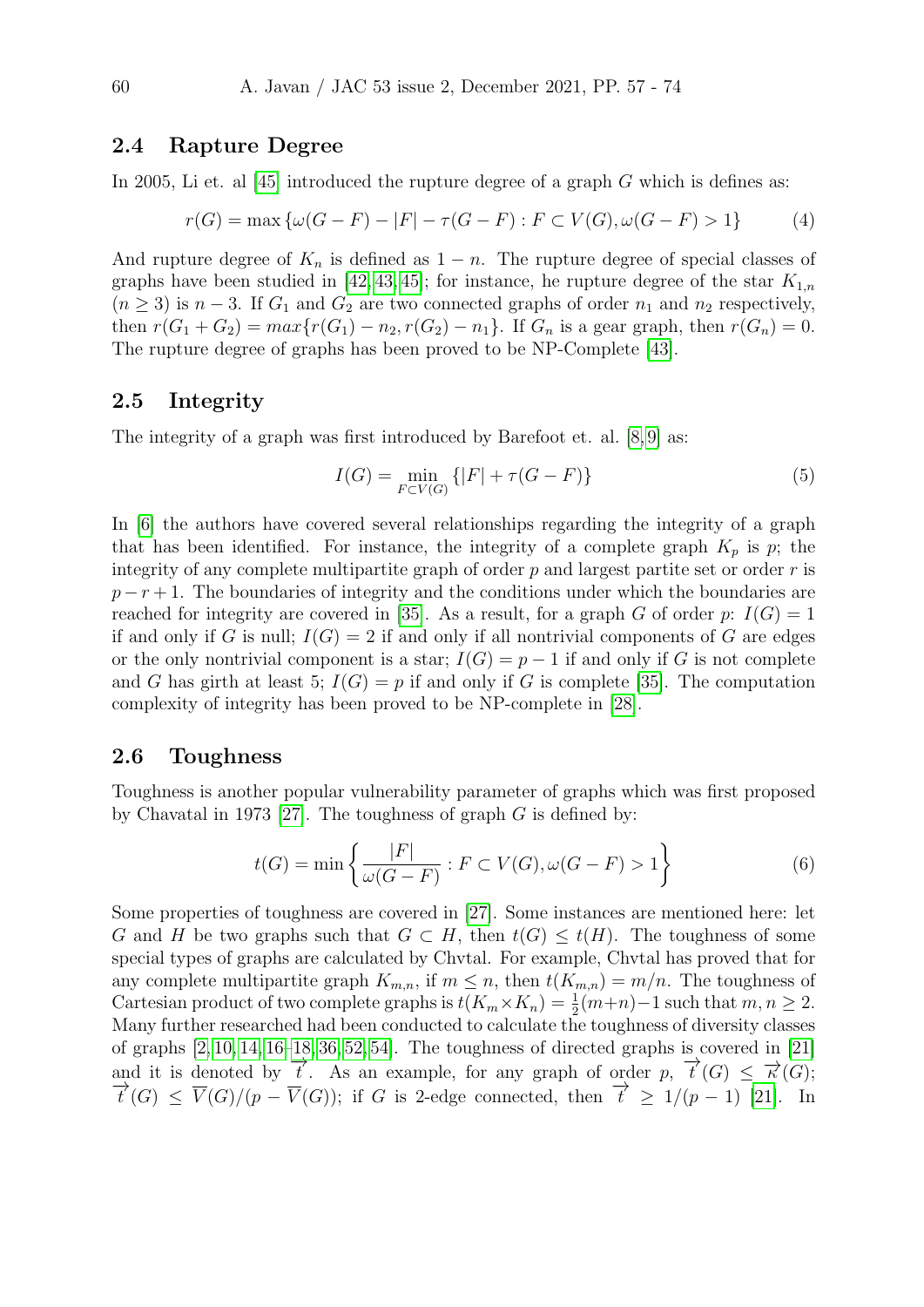addition, he has discussed some important findings of graphs regarding their toughness; for instance, it is proved that every Hamiltonian graph is 1-tough. The famous conjecture for toughness is that there exists  $t_0$  such that every  $t_0$ -tough graph is Hamiltonian [\[27\]](#page-15-5); he has also conjectured that  $t_0$  must be 2. The Hamiltonian properties of 2-tough graphs were discussed by Bauer et. al [\[11\]](#page-14-9) and finally, the conjecture was dismissed by Bauer et. al. in 2000 [\[12\]](#page-14-10). The computation complexity of toughness has been discussed in several types of research [\[15,](#page-14-11) [19,](#page-15-9) [20\]](#page-15-10) and it has been proved to be NP-hard.

### 2.7 Tenacity

Cozzens et.al first proposed the Tenacity of a non-complete connected graph G in [\[29\]](#page-15-11) and is defined as:

$$
T(G) = \min\left\{\frac{|F| + \tau(G - F)}{\omega(G - F)} : F \subset V(G), \omega(G - F) > 1\right\}
$$
\n<sup>(7)</sup>

This parameter is also amongst the most popular ones and many studies have been launched to explore the properties and values for certain types of graphs [\[4,](#page-14-12) [5,](#page-14-13) [26,](#page-15-12) [39,](#page-16-11) [46,](#page-16-12) [49,](#page-17-10) [50,](#page-17-11) [53\]](#page-17-12). This parameter has also been proved to be NP-hard [\[37\]](#page-16-13). This parameter has been presented in various formats so far. The mixed Tenacity  $T_m$  is defined as:

$$
T_m(G) = \min\left\{\frac{|F| + \tau(G - F)}{\omega(G - F)} : F \subset E(G), \omega(G - F) > 1\right\}
$$
\n(8)

The edge-analogs of these concepts are defined similarly; see [\[8,](#page-14-3)[9,](#page-14-4)[27,](#page-15-5)[29\]](#page-15-11). The values of the vulnerability parameters, based on the calculation logic, lay in a variety of ranges. This makes it difficult to compare the values for different graphs. In this regard, normalized toughness and normalized tenacity of graphs were introduced by Javan et. al [\[40\]](#page-16-14) as below, respectively:

$$
t_{v_N}(G) = \frac{2}{n-1} \times \min_{F \subset V(G)} \left\{ \frac{|F|}{\omega(G-F)} : \omega(G-F) > 1 \right\}
$$
 (9)

$$
t_{e_N}(G) = \frac{2}{n-1} \times \min_{F \subset E(G)} \left\{ \frac{|F|}{\omega(G-F)} : \omega(G-F) > 1 \right\}
$$
 (10)

$$
T_{v_N}(G) = \frac{1}{n} \times \min_{F \subset V(G)} \left\{ \frac{|F| + \tau(G - F)}{\omega(G - F)} : \omega(G - F) > 1 \right\}
$$
(11)

$$
T_{e_N}(G) = \frac{2}{n-1} \times \min_{F \subset E(G)} \left\{ \frac{|F| + \tau(G - F)}{\omega(G - F)} : \omega(G - F) > 1 \right\}
$$
(12)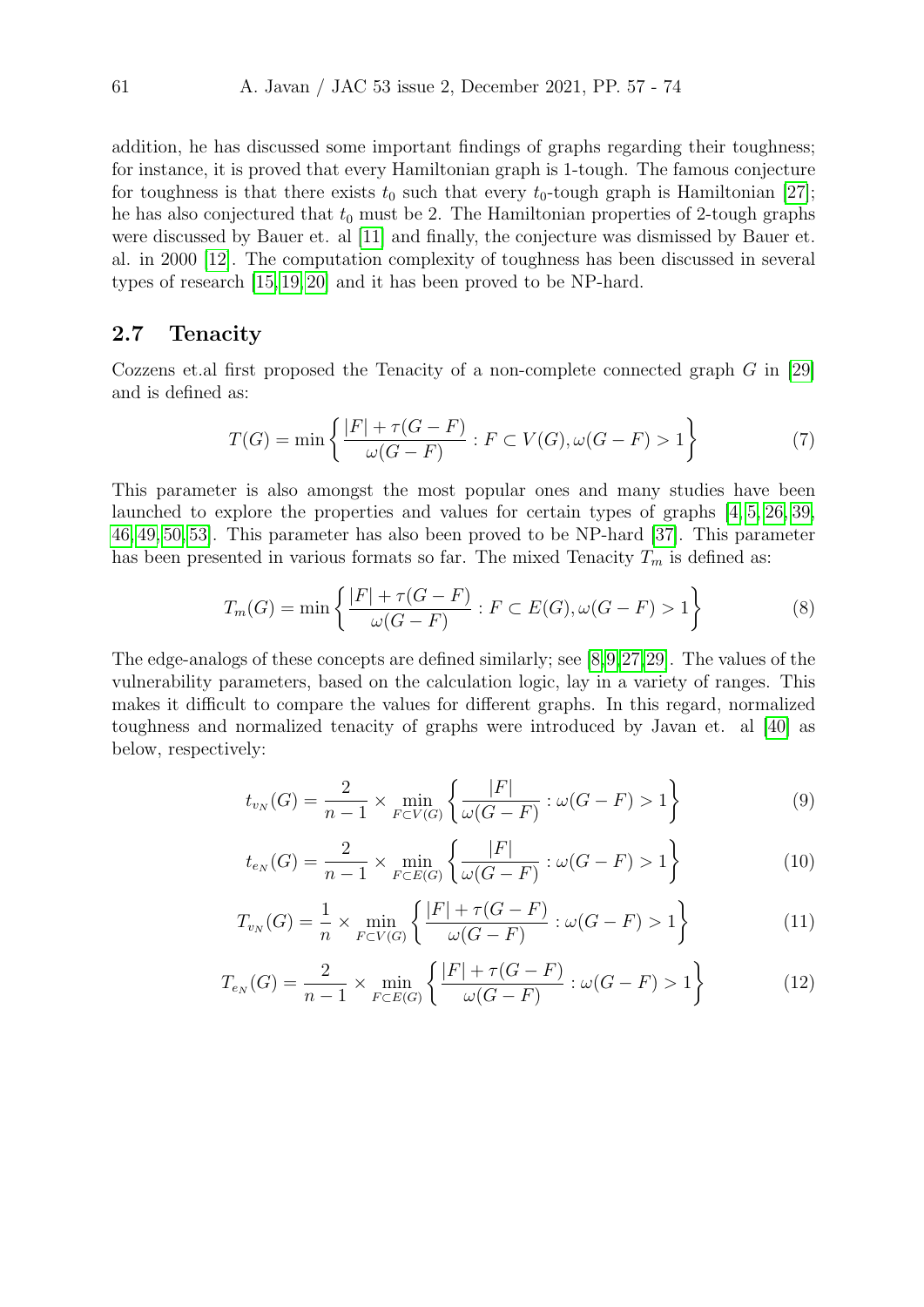# <span id="page-5-0"></span>3 Characteristics of an efficient vulnerability Parameter

Based on the content mentioned in Section [2,](#page-1-0) it is clear that the connectivity of a graph reflects the difficulty in breaking down a network into several pieces. This invariant is often too weak since it does not consider the remaining components after the corresponding graph is disconnected. Unlike the connectivity, each of the other vulnerability measures, i.e. toughness, scattering number, integrity, tenacity, and rupture degree, reflect not only the difficulty in breaking down the network but also the damage that has been caused. Further, we can see that the tenacity and rupture degree are the two most advanced ones among these parameters when measuring the stability of networks. To compare these parameters better and overcome the controversies of advantages of each over the other, the authors in [\[25\]](#page-15-13) have discussed some desirable characteristics of vulnerability measures. Some of these characteristics are:

- **Comparability:** The values given by the parameters to any graph must be comparable. It means that if the first graph seems to be less vulnerable than the second graph, the value of the vulnerability parameter for the first graph must be greater than the second graph. To prove the existence of this property mathematically, we must show that if  $G \subset H$  then  $F(G) \leq F(H)$ .
- **Monotonicity:** The parameter values must be monotone (either increasing or decreasing). It means that the value of the vulnerability parameter must change from the minimum value to the maximum value with approximately equal steps.
- *Distinguishability:* The measure must be global enough so that its values could distinguish between the two graphs. It means that the vulnerability parameter values must be different for different graphs.
- **Unambiguity:** The value of the vulnerability parameter for a particular graph should not have different values by two calculation methods. For example, the  $K_3$ may be considered as  $C_3$ , and if we calculate the value of vulnerability in two cases, we may have different values of the vulnerability parameter for one graph.
- **Normalized:** The values should be in a finite and bounded range of real numbers  $(i.e. [0,1]).$
- **Computational Complexity:** The vulnerability parameter should be computed in polynomial time for any graph.

Connectivity, tenacity, and toughness are amongst the most popular parameters. However, their disadvantage is that they do not meet some of the characteristics mentioned above. For example, these parameters provide diverse ranges of values that make it difficult to distinguish between two graphs regarding their vulnerability (i.e. connectivity, tenacity, or toughness). Connectivity works only on the number of vertices that the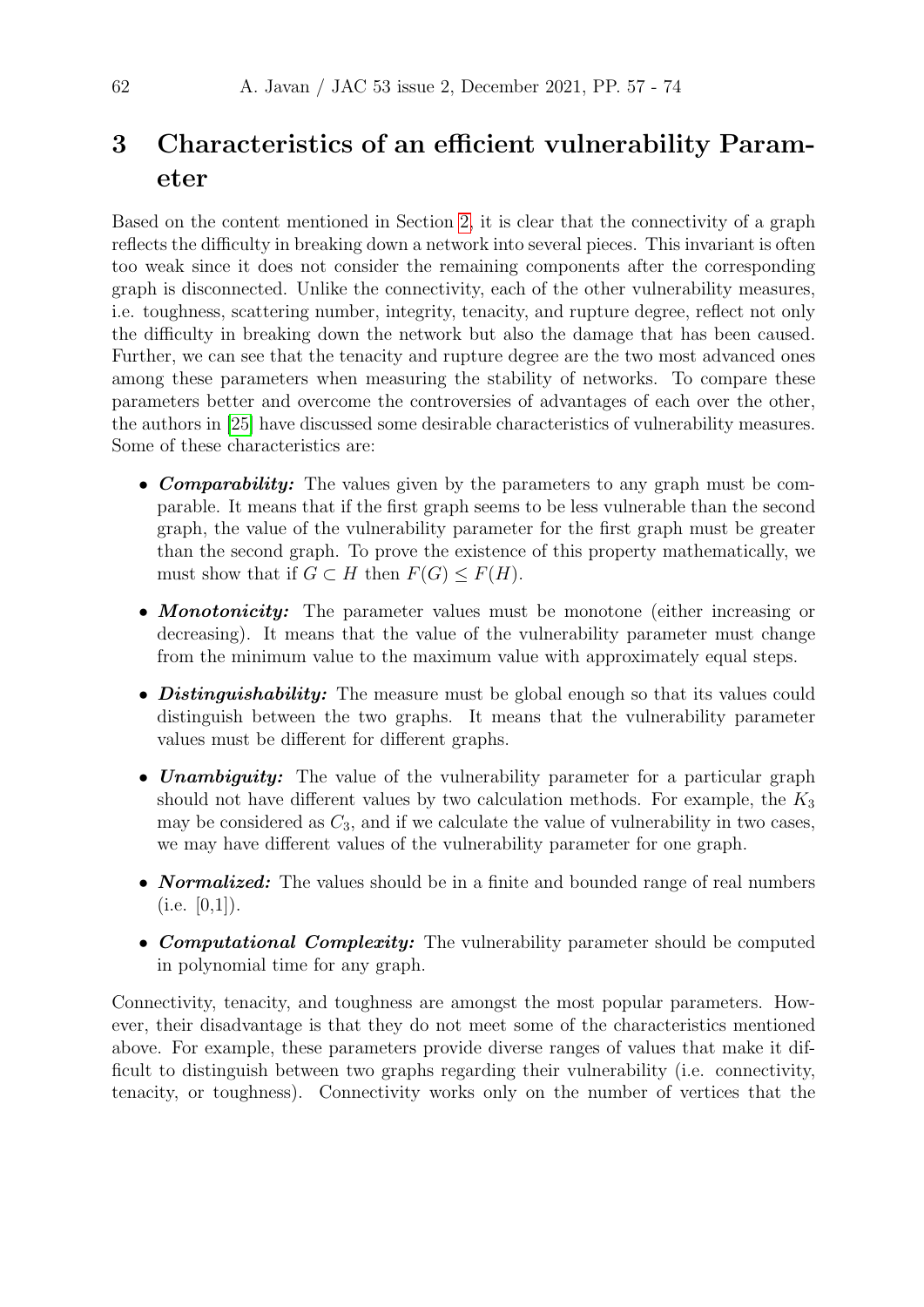graph gets disconnected by removing them, so its comparability is poor since this parameter does not consider the structure. The binding number works better than connectivity, so it should be better in evaluations, but since its relation is the number of neighbors of set A divided by the cardinality of set  $A$ , it still seems not to have very good comparability, but it is better than connectivity. Rapture degree is better than binding number and connectivity because the number of components created as well as the largest component are both considered in the formula. The same is for integrity because it considers the largest component in the formula and thus it is better. Scattering number works better than connectivity because it takes into account the number of components, but because it does not relate to the largest component, it is weaker than rapture degree. Toughness works better than the rest because it uses the number of components created and this number of components is used in the denominator. The same is for tenacity. Normalized toughness and normalized tenacity are also like toughness and tenacity.

For connectivity, the harder the graph is, the better the value of Monotonicity, and therefore it performs linear concerning the hardness or size of the graph. Binding number also has a good monotonicity because it uses division in its formula and that is why we consider it as strong. Other rapture degree, Integrity, and scattering number are weaker than connectivity and do not have good monotonicity. Tenacity and toughness also perform better than other parameters because they use division in their relationship and consider the remaining components.

Connectivity performs very poorly regarding distinguishability because it is difficult to compare. Binding number, like connectivity, have poor distinguishability because they are not highly dependent on the graph structure. Distinguishability of Integrity and rapture degree are the same because they consider the largest component in their formula, better show the distinction between graphs. Scattering number, because it does not have the largest component, it performs weaker than rapture degree and integrity. Toughness and tenacity, both because use the division operator and consider the largest component, perform better distinguishability.

In connectivity we have ambiguity because its value is not defined for all graphs such as  $C_3 = K_3$  and  $P_2 = K_2$  i.e.. The binding number for a complete graph also has a problem, which must be defined for a complete graph in the above special cases. Rapture degree and the remaining parameters are specified for the complete graphs and their value is not infinite and they give the same values for certain cases. None of the parameters are normalized except normalized tenacity and normalized toughness. It is proved that the binding number has polynomial computational complexity and the others are all NPhard  $[10, 13, 18, 20, 24, 37, 58]$  $[10, 13, 18, 20, 24, 37, 58]$  $[10, 13, 18, 20, 24, 37, 58]$  $[10, 13, 18, 20, 24, 37, 58]$  $[10, 13, 18, 20, 24, 37, 58]$  $[10, 13, 18, 20, 24, 37, 58]$  $[10, 13, 18, 20, 24, 37, 58]$  $[10, 13, 18, 20, 24, 37, 58]$  $[10, 13, 18, 20, 24, 37, 58]$  $[10, 13, 18, 20, 24, 37, 58]$  $[10, 13, 18, 20, 24, 37, 58]$  $[10, 13, 18, 20, 24, 37, 58]$  $[10, 13, 18, 20, 24, 37, 58]$ . All these comparisons are given in Table [1.](#page-7-1) However we are going to present a novel parameter i.e. J-Tightness which meets these characteristics to the most.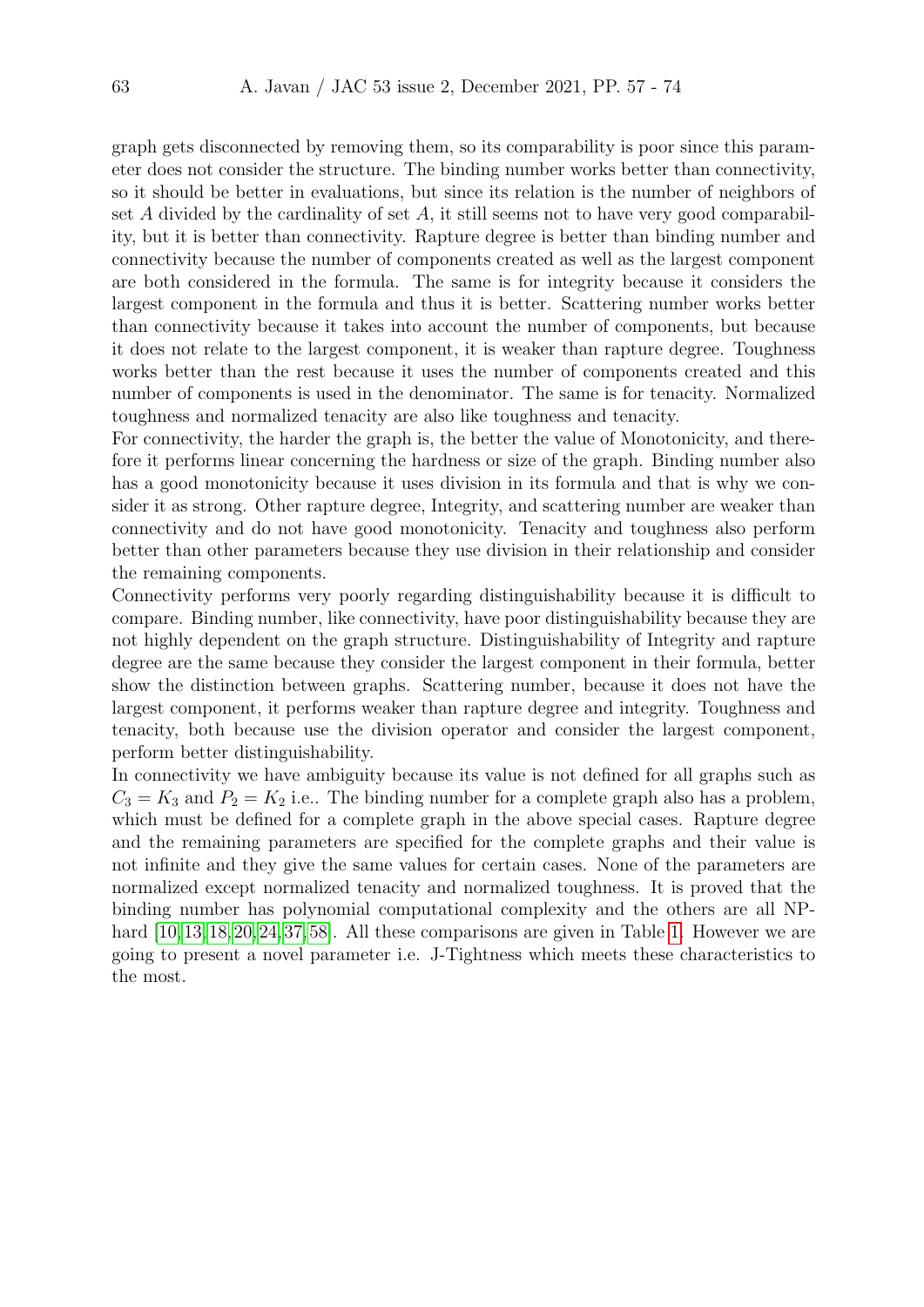|                    | $\kappa$ | bind         | $\boldsymbol{r}$ | I                    | $\mathcal{S}_{\mathcal{S}}$ | t              | T       | $t_N$                | $T_N$   |
|--------------------|----------|--------------|------------------|----------------------|-----------------------------|----------------|---------|----------------------|---------|
| Comparability      | W        | М            | S                | S                    | М                           | S              | S       | S                    | S       |
| Monotonicity       | S        | S            | М                | М                    | М                           | S              | S       | S                    | S       |
| Distinguishibility | W        | W            | М                | М                    | W                           | М              | S       | М                    | S       |
| Unambiguity        | No       | No           | Yes              | $\operatorname{Yes}$ | Yes                         | No             | No      | Yes                  | Yes     |
| Normalized         | No       | No           | No               | No                   | No                          | N <sub>o</sub> | No      | $\operatorname{Yes}$ | Yes     |
| Complexity         | NP-Hard  | $\mathbf{P}$ | NP-Hard          | $NP-Hard$            | $NP-Hard$                   | NP-Hard        | NP-Hard | NP-Hard              | NP-Hard |

<span id="page-7-1"></span>Table 1: Comparison of vulnerability parameter characteristics. The letters S, M, and W are used for Strong, Medium, and Weak, respectively.

# <span id="page-7-0"></span>4 The J-Tightness of Graphs

The purpose of the network is to establish communication between the nodes. Therefore, we can investigate the network vulnerability based on the amount of communication lost in the network after manipulation. In this section, we introduce J-Tightness and Edge-J-Tightness, and explain how their values can be calculated for several types of graphs. As the J-Tightness of a graph, one must assess the vulnerability of a graph to disruption by losing nodes or edges while taking into account all possible connections (edges) as well as the remaining components. To distinguish this parameter from the Tightness in set theory, the name J-Tightness has been used for this graph parameter. The J-Tightness and Edge-J-Tightness of graph G are defined respectivley by:

<span id="page-7-3"></span>
$$
J(G) = \min_{F \subseteq V(G)} \left\{ \frac{2 \times \varepsilon \times |F|}{\nu \times \left( \binom{\nu}{2} - \sum_{i=1}^{\omega(G-F)} \binom{c_i}{2} \right)} \right\} \tag{13}
$$

$$
J_e(G) = \min_{F \subseteq E(G)} \left\{ \frac{2 \times \varepsilon \times |F|}{\nu \times (\nu - 1) \times \left( \binom{\nu}{2} - \sum_{i=1}^{\omega(G-F)} \binom{c_i}{2} \right)} \right\}
$$
(14)

<span id="page-7-2"></span>where:

- $\nu = |V(G)|$  and  $\varepsilon = |E(G)|$
- $c_i$  is the number of vertices in  $i^{th}$  component of  $G F$
- $F$  is the cutset (edges/vertices)

• 
$$
\binom{\nu}{2} - \sum_{i=1}^{\omega(G-F)} \binom{c_i}{2}
$$
 is the number of removed paths in  $G - F$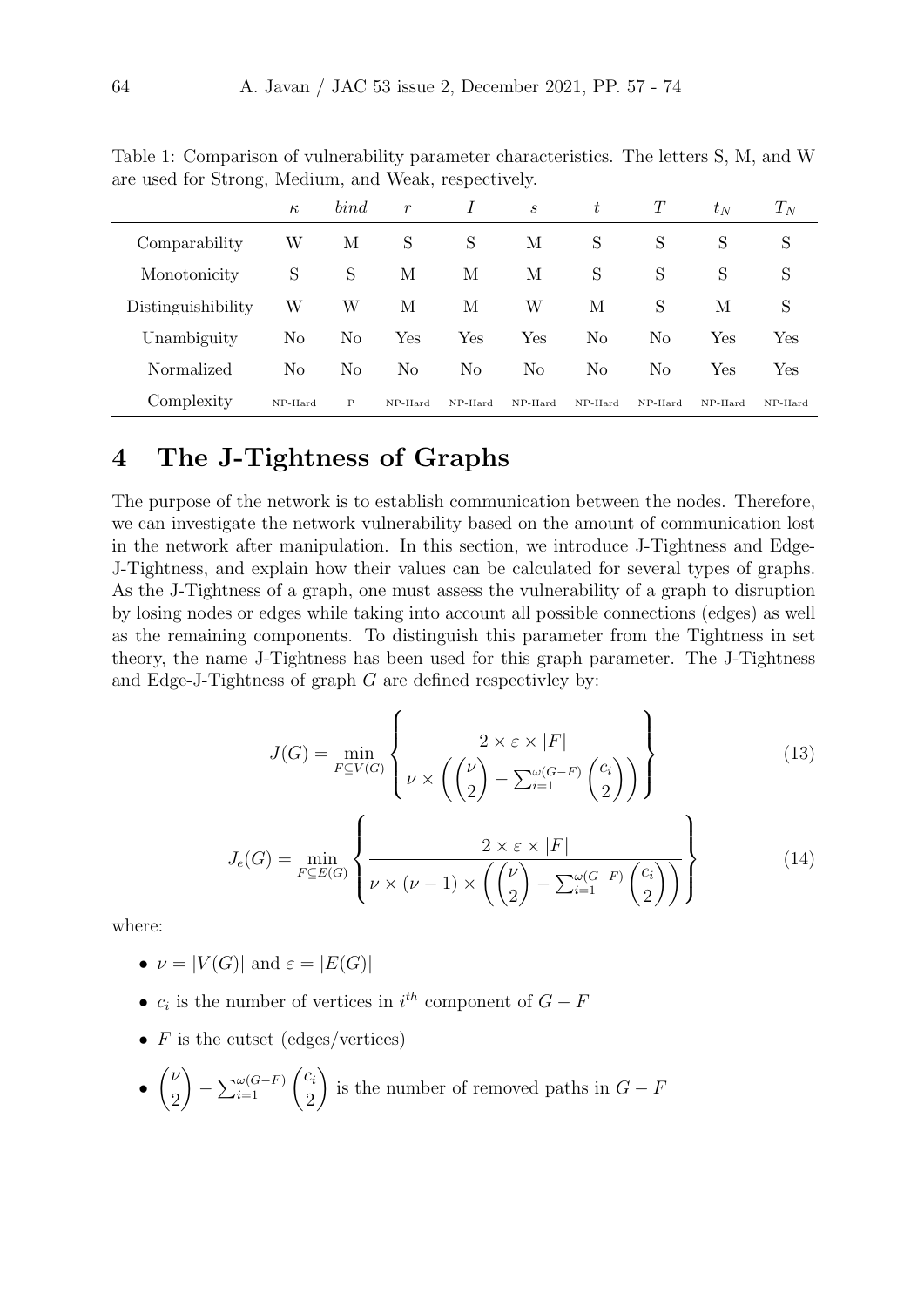### <span id="page-8-0"></span>5 Theorems and Lemmas

We prove some basic theorems and lemmas about J-Tightness and Edge-J-Tightness. These proofs will help to examine the properties of the parameters mentioned in Section [3.](#page-5-0)

<span id="page-8-1"></span>**Lemma 1.** If G is a spanning subgraph of H, then  $J(H) \geq J(G)$ ,  $J_e(H) \geq J_e(G)$ .

*Proof.* Let G be a spanning subgraph of H, and F is a subset of  $V(H)/E(H)$  which achieves  $J(H)/J_e(H)$  respectively, then we have

$$
\sum_{i=1}^{\omega(G-F)} \binom{c_i}{2} \le \sum_{i=1}^{\omega(H-F)} \binom{c_i}{2} \tag{15}
$$

thus

$$
\binom{\nu}{2} - \sum_{i=1}^{\omega(G-F)} \binom{c_i}{2} \ge \binom{\nu}{2} - \sum_{i=1}^{\omega(H-F)} \binom{c_i}{2} \tag{16}
$$

therefore

$$
J(H) \ge J(G), J_e(H) \ge J_e(G). \tag{17}
$$

 $\Box$ 

The comparability of the J-Tightness and Edge-J-Tightness parameters can be deduced from lemma [1.](#page-8-1)

<span id="page-8-2"></span>**Proposition 1.** If G is an empty graph with  $|V(G)| = \nu > 1$ , then  $J(G) = 0$  and  $J_e(G) = 0.$ 

<span id="page-8-3"></span>**Proposition 2.** If G is a complete graph, then  $J(G) = 1$  and  $J_e(G) = 1$ .

Proposition [1](#page-8-2) and [2](#page-8-3) together with lemma [1](#page-8-1) indicate that J-Tightness and Edge-J-Tightness are normalized.

<span id="page-8-4"></span>**Lemma 2.** Suppose  $c_i$  is the number of vertices of the i<sup>th</sup> component of graph  $C_n$  by deleting k edge. With constant  $|f| = k$ , the maximum value for the denominator of definition [14](#page-7-2) is obtained when the difference in the number of vertices of the two components is not more than one, or in other words  $\forall i, j : |c_i - c_j| \leq 1$ .

*Proof.* For each pair p and q from created components of the graph  $C_n$  by removing k, we have:

$$
\sum_{i=1}^{k-1} \sum_{j=i+1}^{k} c_i c_j = \left( \sum_{\substack{i=1 \ i \neq p}}^{k-1} \sum_{\substack{j=i+1 \ j \neq p}}^{k} c_i c_j \right) + \left( c_p \sum_{\substack{i=1 \ i \neq p}}^{k} c_i \right) + \left( c_q \sum_{\substack{j=1 \ j \neq p}}^{k} c_j \right) + c_p c_q \tag{18}
$$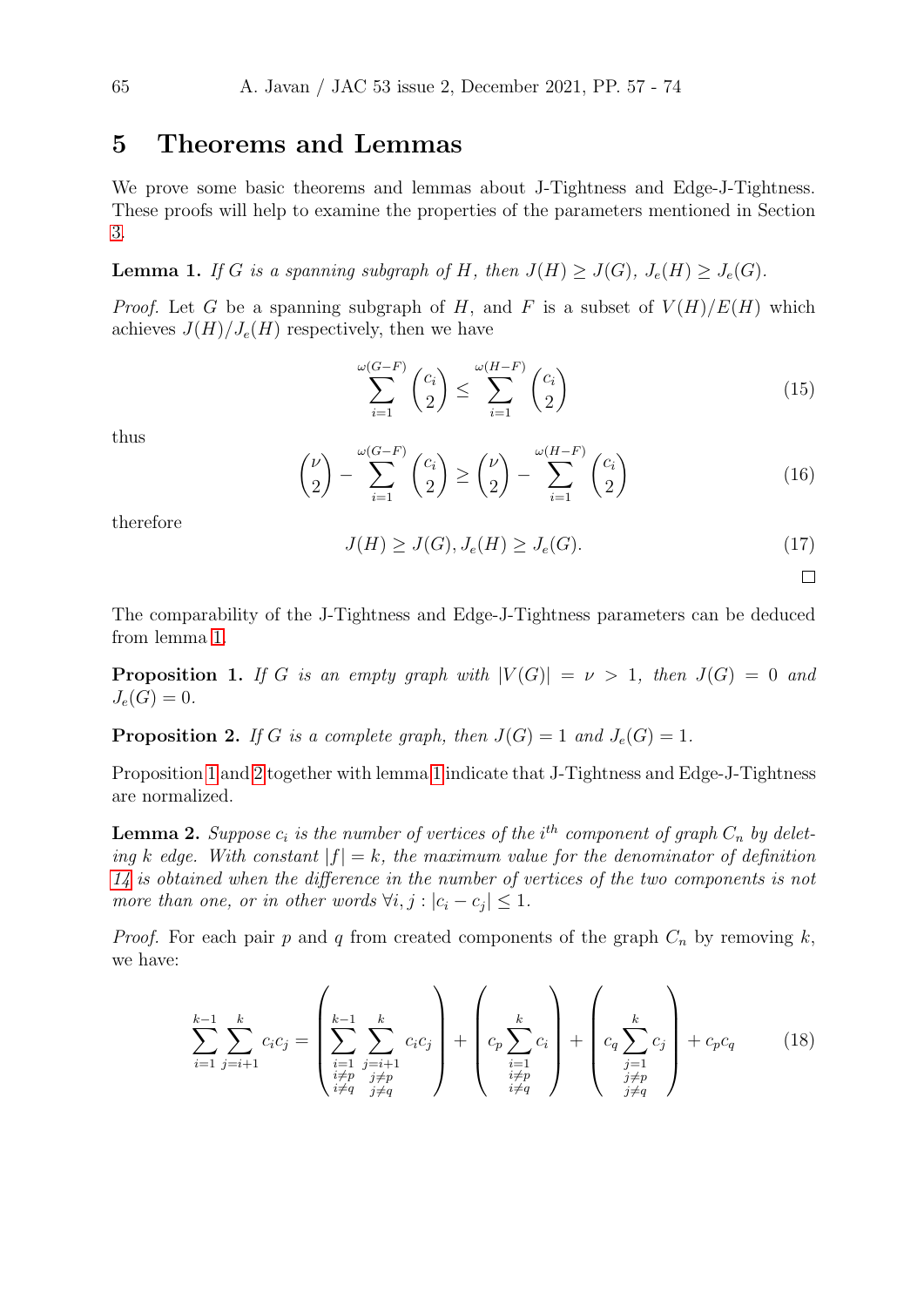Suppose

$$
S = \sum_{\substack{i=1 \ i \neq p}}^{k} c_i, \qquad A = \sum_{\substack{i=1 \ i \neq p}}^{k-1} \sum_{\substack{j=1 \ i \neq p}}^{k} c_i c_j
$$

$$
\sum_{\substack{i \neq p \ i \neq q}}^{k} c_i c_j
$$
 (19)

Then the relationship will be simplified as follows:

$$
\sum_{i=1}^{k-1} \sum_{j=i+1}^{k} c_i c_j = A + Sc_p + Sc_q + c_p c_q = A + S(c_p + c_q) + c_p c_q \tag{20}
$$

The values of A, S, and  $c_p + c_q$  are constant. Thus the maximum value for the above relationship occurs when the  $c_p c_q$  is maximal. Therefore, the quantities of  $c_p$  and  $c_q$  in discrete scale had to be as close as possible, in other words, the difference in the number of vertices in each component pair is at most equal to one. So, the maximum value for the above relationship happens when we divide the vertices equal between components as far as possible.  $\Box$ 

<span id="page-9-0"></span>Theorem 1. For any Cycle graph with n vertices,

$$
J_e(C_n) = \frac{4}{(n-1)\times\left(\binom{n}{2} - \binom{\lfloor \frac{n}{2} \rfloor}{2} - \binom{\lceil \frac{n}{2} \rceil}{2}\right)}.
$$
\n(21)

*Proof.* It can be easily verified that by deleting k edges from the graph  $C_n$  with  $k > 1$ , the graph is divided into k components. In other words,  $\omega(G - F) = k$ , we consider the definition [14](#page-7-2) for the  $k$  constant value. Using lemma [2,](#page-8-4) we will examine Edge-J-Tightness for cycle graphs. Considering the  $k$  component of the graph  $G$  after deleting the  $k$  edges, assume that r be the divide remaining n vertices to the  $k$  components. In this case we will have:

$$
r = mod(n, k), \quad x = \lfloor \frac{n}{k} \rfloor \Rightarrow r = n - kx \tag{22}
$$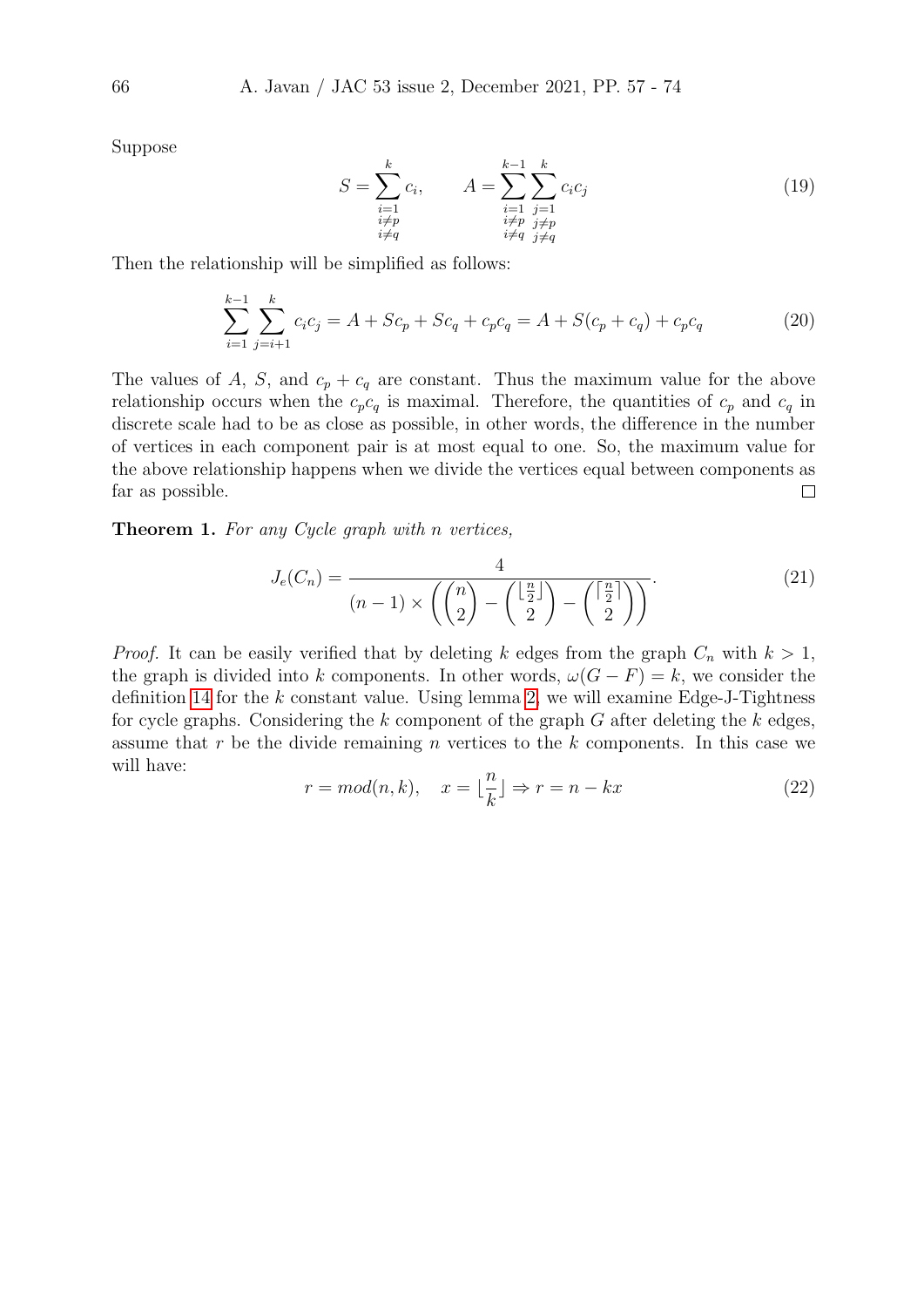To minimize the amount of Edge-J-Tightness, the relation [14](#page-7-2) will be converted as follows:

 $\overline{\phantom{0}}$ 

$$
J_e(G) = \frac{2}{n-1} \times \min_{2 \le k \le n} \left\{ \frac{k}{\binom{n}{2} - \sum_{i=1}^r \binom{x+1}{2} - \sum_{i=r+1}^k \binom{x}{2}} \right\}
$$
  

$$
= \frac{2}{n-1} \times \min_{2 \le k \le n} \left\{ \frac{k}{\binom{n}{2} - r \binom{x+1}{2} - (k-r) \binom{x}{2}} \right\}
$$
  

$$
= \frac{2}{n-1} \times \min_{2 \le k \le n} \left\{ \frac{k}{\binom{n}{2} - (n - kx) \binom{x+1}{2} - (k-n+kx) \binom{x}{2}} \right\}
$$
  

$$
= \frac{2}{n-1} \times \min_{2 \le k \le n} \left\{ \frac{2k}{(n^2 - n) - (n - kx)(x^2 + x) - (k - n + kx)(x^2 - x)} \right\}
$$
  

$$
= \frac{2}{n-1} \times \min_{2 \le k \le n} \left\{ \frac{2k}{n^2 - n - 2nx + kx^2 + kx} \right\}
$$
  

$$
= \frac{2}{n-1} \times \min_{2 \le k \le n} \left\{ \frac{2k}{n^2 - n - 2n \lfloor \frac{n}{k} \rfloor + k \lfloor \frac{n}{k} \rfloor^2 + k \lfloor \frac{n}{k} \rfloor} \right\}
$$

By deriving above relation, in continuous form, we have

$$
f(x) = \frac{2k}{n^2 - n - \frac{2n^2}{k} + \frac{n^2}{k} + n} = \frac{2k^2}{kn^2 - n^2}
$$

$$
\frac{df(k)}{dk} = \frac{4k(kn^2 - n^2) - 2n^2k^2}{(kn^2 - n^2)^2}
$$

$$
\frac{df(k)}{dk} = 0
$$

$$
\Rightarrow 4k(kn^2 - n^2) - 2n^2k^2 = 0
$$

$$
\Rightarrow 2n^2k^2 - 4kn^2 = 0
$$

$$
\Rightarrow k^2 - 2k = 0
$$

$$
\Rightarrow k(k - 2) = 0
$$

To minimize the relationship,  $k$  can take two values of 0 and 2. There is no 0 value in the range, therefore  $k = 2$ .

Thus, in order to obtain the Edge-J-Tightness for cycles, it is enough to divide the graph into two equal components, by removing only two edges. Therefore, the value of the Edge-J-Tightness for cycle graphs with n vertices  $(n \geq 3)$  will be as follows:

$$
J_e(C_n) = \frac{4}{(n-1)\times\left(\binom{n}{2} - \binom{\lfloor \frac{n}{2} \rfloor}{2} - \binom{\lceil \frac{n}{2} \rceil}{2}\right)}.
$$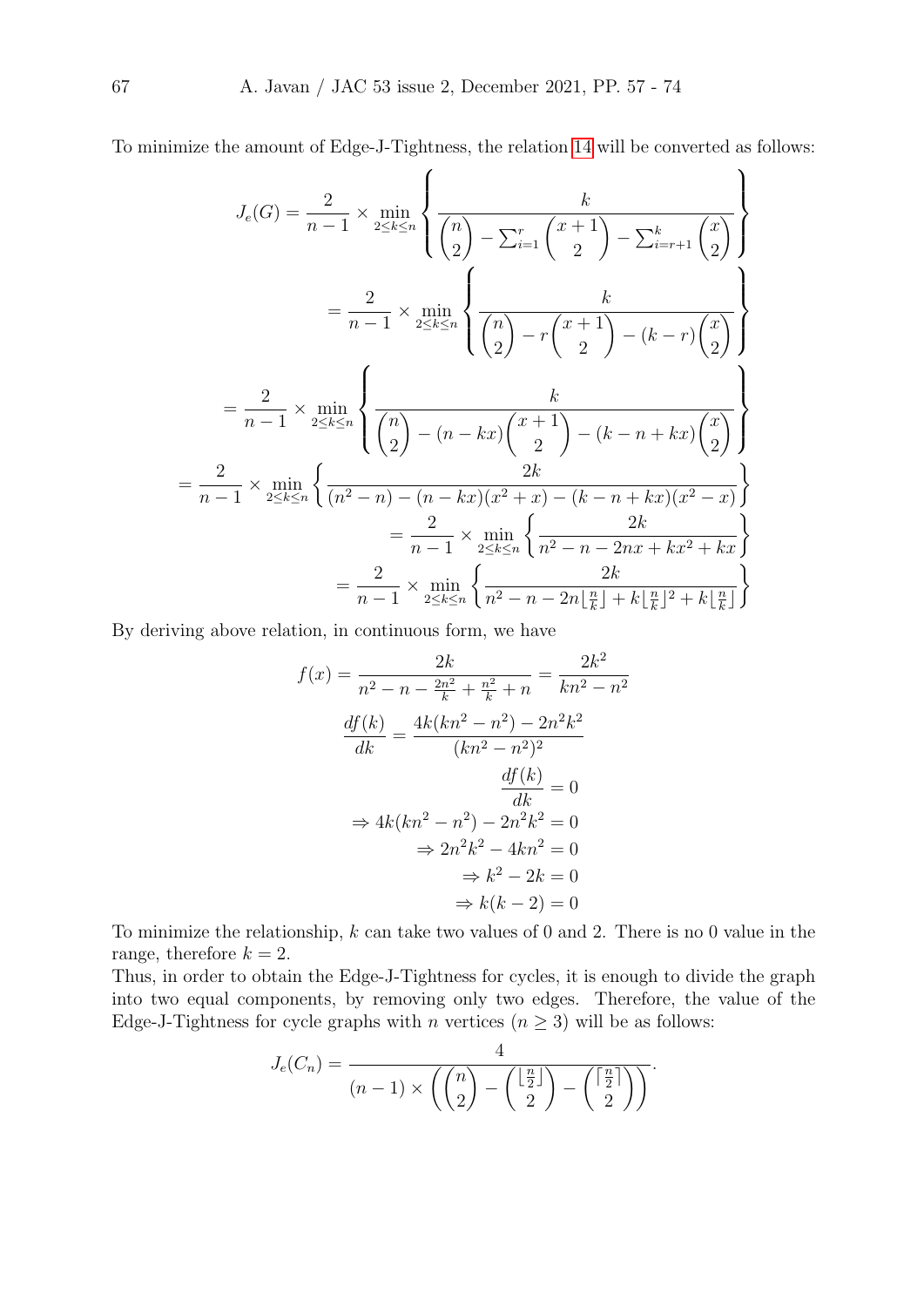$\Box$ 

<span id="page-11-3"></span>With the same calculation, we can have the following Corollaries.

**Corollary 1.** If  $P_n$  is a path with n vertices then:

$$
J_e(P_n) = \frac{2}{n \times \left( \binom{n}{2} - \binom{\lfloor \frac{n}{2} \rfloor}{2} - \binom{\lceil \frac{n}{2} \rceil}{2} \right)}.
$$

It is shown that by removing k edges, the graph become k components maximum. In the Path, by removing k edges the graph will be converted to at most  $k + 1$  components. The rest of the relationships are provable as in Theorem [1.](#page-9-0)

<span id="page-11-4"></span>**Corollary 2.** If  $C_n$  is a cycle with n vertices  $(n > 3)$  then:

$$
J(C_n) = \frac{4}{\binom{n}{2} - \binom{\lfloor \frac{n-2}{2} \rfloor}{2} - \binom{\lceil \frac{n-2}{2} \rceil}{2}}.
$$

Vertex-tightness, same as edge-tightness is minimized when we remove 2 almost opposite vertices.

<span id="page-11-5"></span>**Corollary 3.** If  $P_n$  is a path with n vertices then:

$$
J(P_n) = \frac{2(n-1)}{n \times \left( \binom{n}{2} - \binom{\lfloor \frac{n-1}{2} \rfloor}{2} - \binom{\lceil \frac{n-1}{2} \rceil}{2} \right)}.
$$

By removing one vertex, the graph splits into two almost same components.

<span id="page-11-0"></span>Corollary 4.  $J_e(P_2) = J_e(K_2) = 1$ .

<span id="page-11-1"></span>Corollary 5.  $J_e(C_3) = J_e(K_3) = 1$ .

<span id="page-11-2"></span>Corollary 6.  $J(P_2) = J(K_2) = 1$ .

Corollaries [4,](#page-11-0) [5,](#page-11-1) and [6](#page-11-2) are resulted from corollaries [1,](#page-11-3) [2,](#page-11-4) and [3](#page-11-5) by substituting  $n = 2$  and  $n = 3$ . Corollaries [1](#page-11-3) to [6](#page-11-2) show that the definitions introduced for Edge-J-Tightness, unlike the Toughness and Tenacity, are not ambiguous for  $P_2$ ,  $K_2$  and  $C_3$ ,  $K_3$ . J-Tightness is also unambiguous for  $P_2$ ,  $K_2$ , and J-Tightness for  $C_n$ ,  $n \leq 3$  is not defined.

Table [2](#page-12-0) shows the vulnerability of the graphs in Figure [1](#page-12-1) based on the Connectivity, Integrity, Toughness, Tenacity, and J-Tightness parameters. All of these graphs have  $n + 1$  vertices. We expect a suitable parameter to compute different values for these graphs, or in other words, to distinguish between these graphs. In Table [2,](#page-12-0) Connectivity or  $\kappa$  does not distinguish any of the example graphs. In other words, speaking of  $\kappa = 1$ does not identify which type of graph is meant. The edge-analog of this parameter has the same problem (i.e., it does not distinguish among  $G1, G3$ , and  $G4$ ). The Integrity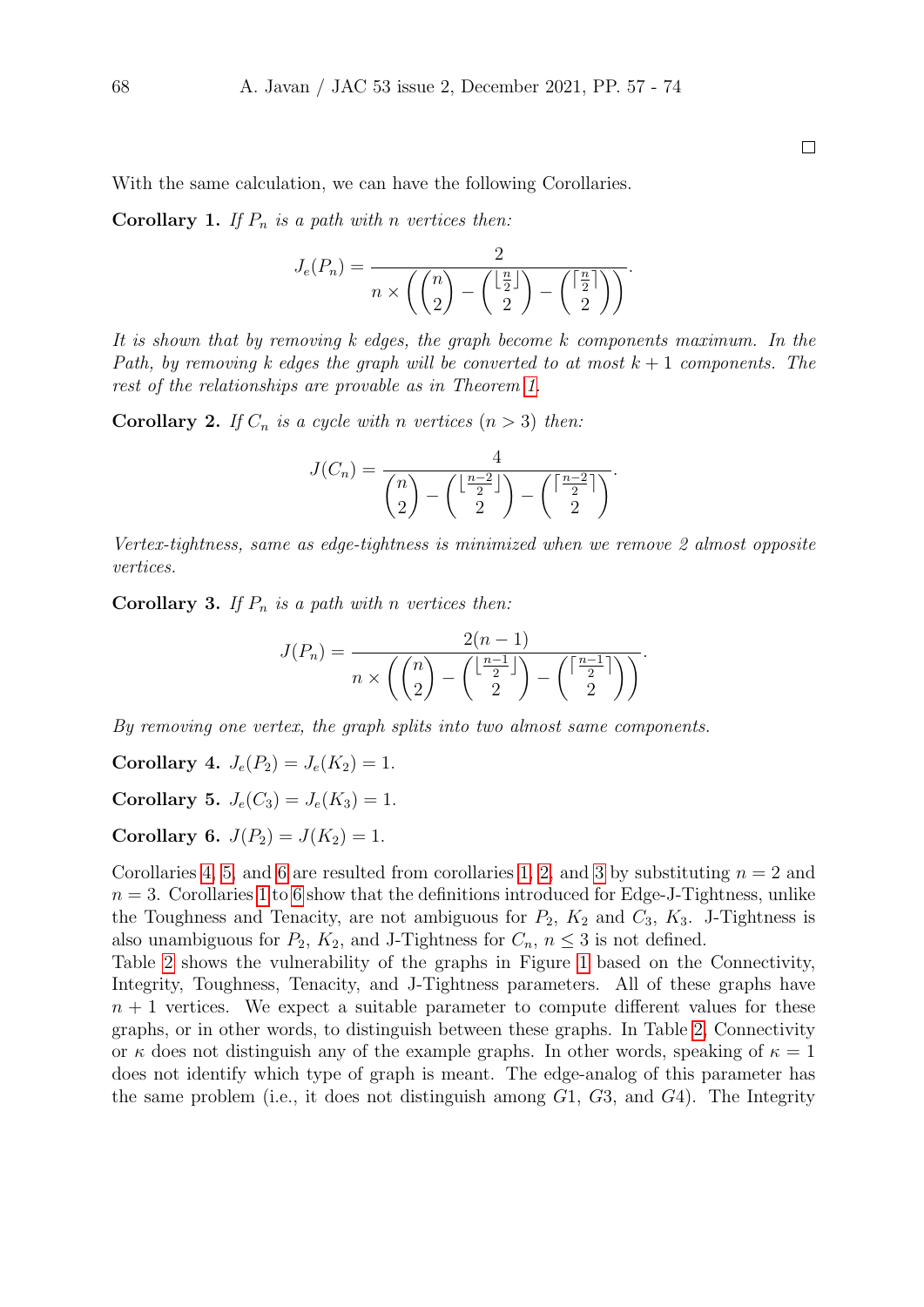

<span id="page-12-1"></span>Figure 1: Five different graphs with  $n + 1$  vertices

parameter does not distinguish the vulnerabilities of G2, G3, G4, and G5, either. The same happens for its edge-analog that does not determine unique values for G1, G2, G4, and G5. The Tenacity does not distinguish G4 and G5. However, the Mixed-Tenacity identifies all graphs and shows better performance. According to this table, the parameter J-Tightness and edge-J-Tightness both distinguish all the graphs and meet the desired properties of vulnerability parameters.

| Graph | $\kappa$ | $\kappa_e$    | 1                | $I_e$            | t               | $t_e$         |                   | $T_m$                          | $J_{\rm s}$                           | $J_e$                           |
|-------|----------|---------------|------------------|------------------|-----------------|---------------|-------------------|--------------------------------|---------------------------------------|---------------------------------|
| G1    |          |               | $\boldsymbol{n}$ | $n+1$            | $\frac{1}{2}$   | $\frac{1}{2}$ | $\frac{n}{2}$     | $\frac{n+1}{2}$                | $n^2 - n + 2$<br>$\frac{2n^2+n-1}{n}$ | $\frac{n^22+2}{n^3+n^2}$        |
| G2    | T        | $\frac{n}{2}$ | $\frac{n}{2}+1$  | $n+1$            | $\frac{1}{2}$   | $\frac{n}{4}$ | $\underline{n+2}$ | $n^2 + 2n + 4$<br>$4n+4$       | $2n+4$<br>$n^2+5n+4$                  | $\frac{1}{n+1}$                 |
| G3    |          |               | $\frac{n}{2}+1$  | $\boldsymbol{n}$ | $\frac{2}{n+2}$ |               |                   | $n^2 + 6n + 8$<br>$8n + 8$     | $2n+12$<br>$\frac{3n^2+9n+6}{n}$      | $n+6$<br>$\frac{4n^2+4n}{n}$    |
| G4    |          |               | $\frac{n}{2}+1$  | $n+1$            | $\frac{1}{3}$   | $\frac{1}{2}$ | $\frac{n+2}{6}$   | $n^2+8$<br>$4n+4$              | $2n^2+8$<br>$n^3 + 7n^2 + 2n - 4$     | $n^2+4$<br>$\sqrt{2n^3 + 2n^2}$ |
| G5    |          | $\frac{n}{4}$ | $\frac{n}{2}+1$  | $n+1$            | $\frac{1}{3}$   | $\frac{n}{8}$ | $n+2$<br>6        | $3n^2 + 8n + 16$<br>$16n + 16$ | $6n+16$<br>$\sqrt{5n^2+21n+16}$       | $3n+8$<br>$\sqrt{6n^2+14n+8}$   |

<span id="page-12-0"></span>Table 2: The value of vulnerability parameters for the graphs shown in Figure [1](#page-12-1)

To investigate the monotonicity property of the new parameters, we need graphs whose order of vulnerability is logically known. The authors in [\[40\]](#page-16-14) studied this property on Harary graphs. In this article, we will use Harary graphs to examine this property in new parameters. Table [3](#page-13-1) shows the vulnerability for several Harary graphs based on definitions [13](#page-7-3) and [14.](#page-7-2) Figure [2](#page-13-2) shows the growth trend of this rate. In this figure, it is clear that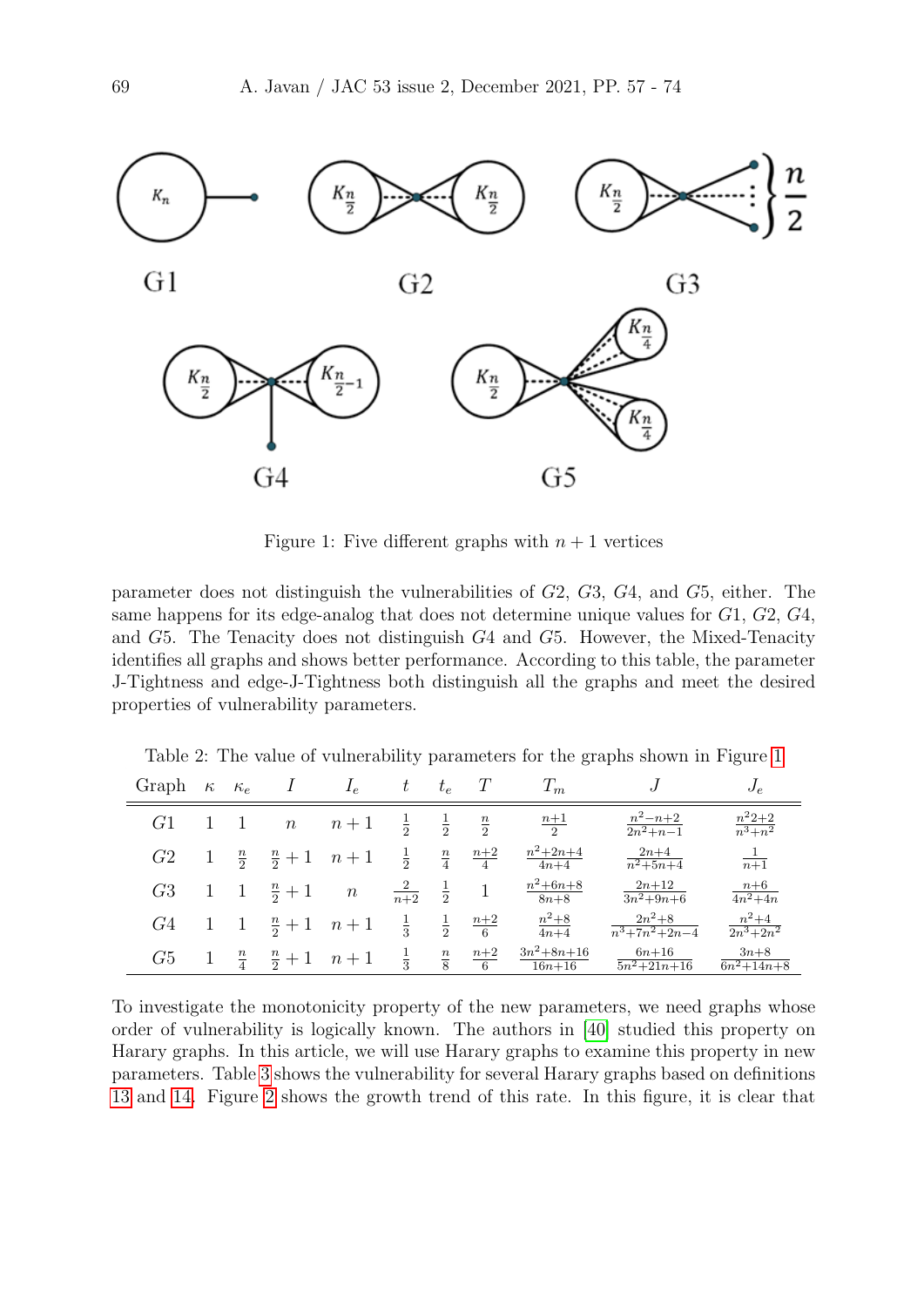

<span id="page-13-2"></span>Figure 2: J-Tightness and Edge-J-Tightness of Harary graphs  $H_{2,6}$  to  $H_{5,6}$ 

the growth of the J-Tightness is smoother than the growth of the Edge-J-Tightness. In other words, on the linear scale, the J-Tightness shows better behavior, but the Edge-J-Tightness performs better on an exponential scale. Although, both show good behavior in the term of monotonicity.

Table 3: J-Tightness and Edge-J-Tightness of some Harary graphs

<span id="page-13-1"></span>

|  | Parameter $H_{2,6} = C_6$ $H_{3,6}$ $H_{4,6}$ $H_{5,6} = K_6$ |  |  |
|--|---------------------------------------------------------------|--|--|
|  |                                                               |  |  |
|  |                                                               |  |  |

# <span id="page-13-0"></span>6 Conclusion

In this paper, we tried to introduce a new parameter to assess the vulnerability of the graphs. According to the Theorem, lemmas, and corollaries discussed above, it is clear that the J-Tightness meets the desired characteristics of the vulnerability parameters. The computational complexity of the parameter is estimated to be NP-Complete because it seems that to calculate these parameters, we need to examine all vertex or edge combinations. However, this property should be studied further as an open problem. The comparison of J-Tightness to the connectivity, integrity, tenacity, and toughness parameters indicates that J-Tightness can be a utilizable measure for evaluating graph stability.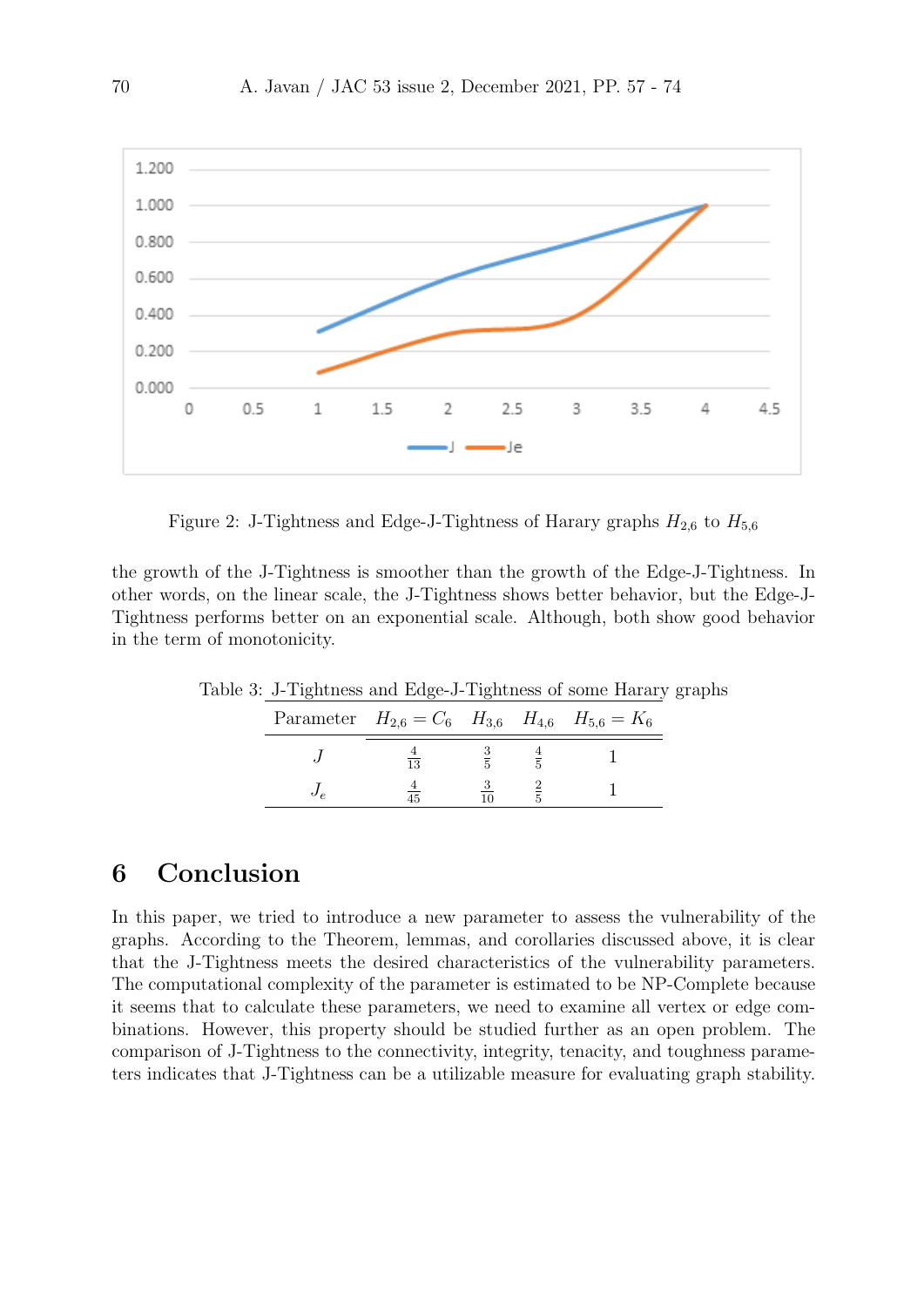# References

- <span id="page-14-1"></span>[1] Aharoni R. Menger's theorem for graphs containing no infinite paths. European Journal of Combinatorics. 1983;4(3):201-4.
- <span id="page-14-6"></span>[2] Alon N. Tough Ramsey graphs without short cycles. Journal of Algebraic Combinatorics. 1995;4(3):189-95.
- <span id="page-14-2"></span>[3] Aslan E, Kirlangic A. Computing The Scattering Number and The Toughness for Gear Graphs. Bulletin of International Mathematical Virtual Institute. 1840;1(2011):1-11.
- <span id="page-14-12"></span>[4] Ayta A. On the edge-tenacity of the middle graph of a graph. International journal of computer mathematics. 2005;82(5):551-8.
- <span id="page-14-13"></span>[5] Ayta V. Computing the tenacity of some graphs. 2009.
- <span id="page-14-5"></span>[6] Bagga KS, Beineke LW, Goddard W, Lipman MJ, Pippert RE. A survey of integrity. Discrete Applied Mathematics. 1992;37:13-28.
- <span id="page-14-0"></span>[7] Bagga KS, Beineke LW, Pippert RE, Lipman MJ. A classification scheme for vulnerability and reliability parameters of graphs. Mathematical and computer modelling. 1993 Jun 1;17(11):13-6.
- <span id="page-14-3"></span>[8] Barefoot C, Entringer R, Swart H. Integrity of trees and powers of cycles. Congr Numer. 1987;58:103-14.
- <span id="page-14-4"></span>[9] Barefoot C, Entringer R, Swart H. Vulnerability in graphs-a comparative survey. J Combin Math Combin Comput. 1987;1(38):13-22.
- <span id="page-14-7"></span>[10] Bauer D, Broersma H, Schmeichel E. Toughness in graphsa survey. Graphs and Combinatorics. 2006;22(1):1-35.
- <span id="page-14-9"></span>[11] Bauer D, Broersma H, Van den Heuvel J, Veldman H. On hamiltonian properties of 2tough graphs. Journal of graph theory. 1994;18(6):539-43.
- <span id="page-14-10"></span>[12] Bauer D, Broersma H, Veldman HJ. Not every 2-tough graph is hamiltonian. Discrete Applied Mathematics. 2000;99(1-3):317-21.
- <span id="page-14-14"></span>[13] Bauer D, Hakimi SL, Schmeichel E. Recognizing tough graphs is NP-hard. Discrete Applied Mathematics. 1990;28(3):191-5.
- <span id="page-14-8"></span>[14] Bauer D, Katona GY, Kratsch D, Veldman HJ. Chordality and 2-factors in tough graphs. Discrete applied mathematics. 2000;99(1-3):323-9.
- <span id="page-14-11"></span>[15] Bauer D, Morgana A, Schmeichel E. On the complexity of recognizing tough graphs. Discrete Mathematics. 1994;124(1-3):13-7.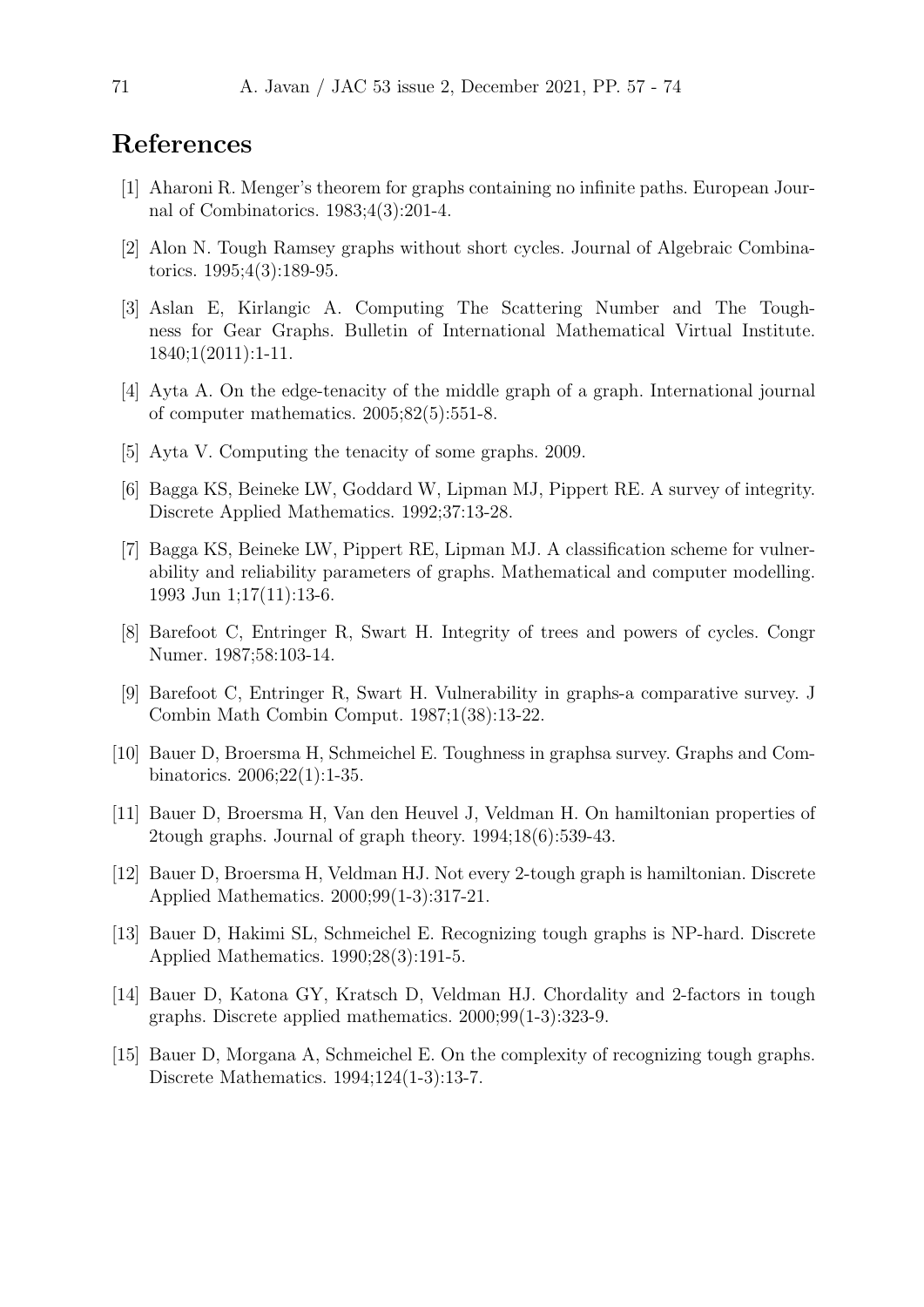- <span id="page-15-6"></span>[16] Bauer D, Niessen T, Schmeichel E. Toughness, minimum degree, and spanning cubic subgraphs. Journal of Graph Theory. 2004;45(2):119-41.
- [17] Bauer D, Schmeichel E, Veldman HJ. Progress on tough graphs-another four years. 1996.
- <span id="page-15-7"></span>[18] Bauer D, Vandenheuvel J, Schmeichel E. Toughness and triangle-free graphs. Journal of Combinatorial Theory, Series B. 1995;65(2):208-21.
- <span id="page-15-9"></span>[19] Bauer D, van den Heuvel J, Morgana A, Schmeichel E. The complexity of recognizing tough cubic graphs. Discrete applied mathematics. 1997;79(1-3):35-44.
- <span id="page-15-10"></span>[20] Bauer D, Van Den Heuvel J, Morgana A, Schmeichel E. The complexity of toughness in regular graphs. Congressus Numerantium. 1998:47-62.
- <span id="page-15-8"></span>[21] Beineke LW, Goddard W, Vandell R. More measures of vulnerability: Splinter sets and directed toughness. 2002.
- <span id="page-15-0"></span>[22] Beineke LW, Harary F. The connectivity function of a graph. Mathematika. 1967;14(2):197-202.
- <span id="page-15-1"></span>[23] Bondy JA, Murty USR. Graph theory with applications: Macmillan London; 1976.
- <span id="page-15-14"></span>[24] Broersma H. How tough is toughness? Bulletin of EATCS. 2015;3(117).
- <span id="page-15-13"></span>[25] Bulteau S, Rubino G. A new approach to vulnerability evaluation of communication networks. Teletraffic Science and Engineering. 2: Elsevier; 1997. p. 681-90.
- <span id="page-15-12"></span>[26] Choudum SA, Priya N. Tenacity of complete graph products and grids. Networks: An International Journal. 1999;34(3):192-6.
- <span id="page-15-5"></span>[27] Chvtal V. Tough graphs and hamiltonian circuits. Discrete Mathematics. 1973;5(3):215-28.
- <span id="page-15-4"></span>[28] Clark LH, Entringer RC, Fellows MR. Computational complexity of integrity. J Combin Math Combin Comput. 1987;2:179-91.
- <span id="page-15-11"></span>[29] Cozzens M, Moazzami D, Stueckle S, editors. The tenacity of a graph. Seventh International Conference on the Theory and Applications of Graphs; 1995: New York: Wiley.
- <span id="page-15-3"></span>[30] Cunningham WH. Computing the binding number of a graph. Discrete Applied Mathematics. 1990;27(3):283-5.
- [31] Dankelmann P, Hellwig A, Volkmann L. On the connectivity of diamond-free graphs. Discrete Applied Mathematics. 2007;155(16):2111-7.
- <span id="page-15-2"></span>[32] Geller D, Harary F. Connectivity in digraphs. Recent Trends in Graph Theory: Springer; 1971. p. 105-15.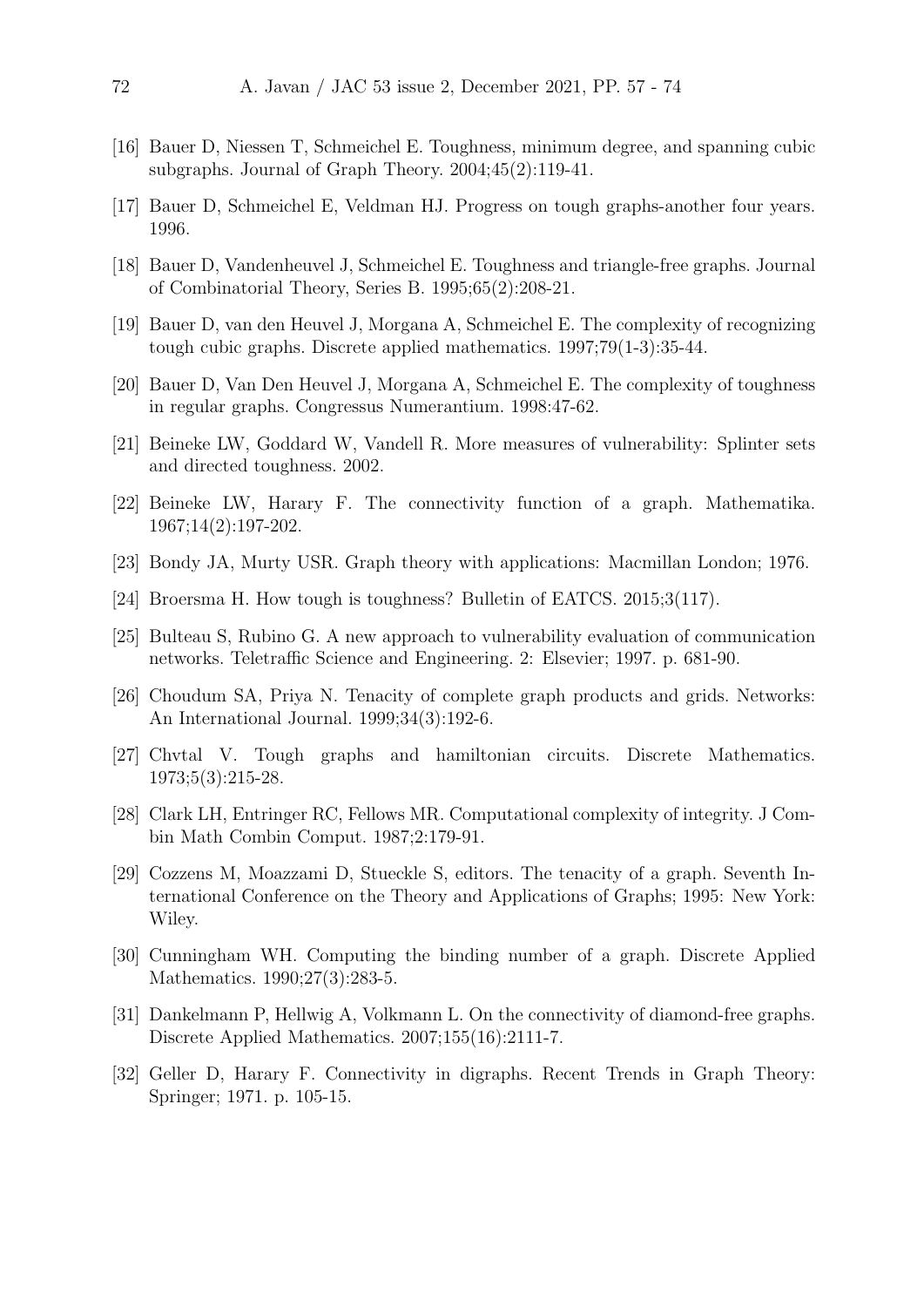- <span id="page-16-0"></span>[33] Gring F. Short proof of Menger's Theorem. Discrete Mathematics. 2000;219(1-3):295- 6.
- <span id="page-16-4"></span>[34] Goddard W. The binding number of trees and K (1, 3)-free graphs. J Combin Math Combin Comput. 1990;7:193-200.
- <span id="page-16-9"></span>[35] Goddard W, Swart HC. Integrity in graphs: bounds and basics. J Combin Math Combin Comput. 1990;7:139-51.
- <span id="page-16-10"></span>[36] Goddard W, Swart HC. On the toughness of a graph. Quaestiones Mathematicae. 1990;13(2):217-32.
- <span id="page-16-13"></span>[37] Golshani A, Moazzami D, Amiri SA. On the complexity of recognizing tenacious graphs. ARS COMBINATORIA. 2017;131:11-21.
- <span id="page-16-2"></span>[38] Hellwig A, Volkmann L. Maximally edge-connected and vertex-connected graphs and digraphs: A survey. Discrete Mathematics. 2008;308(15):3265-96.
- <span id="page-16-11"></span>[39] Javan A, Akhavan M, Moeini A, Moazzami D. Edge-Tenacity in Cycles and Complete graphs. International Journal in Foundations of Computer Science and Technology (IJFCST). 2015;5(2).
- <span id="page-16-14"></span>[40] Javan A, Jafarpour M, Moazzami D, Moieni A. Normalized Tenacity and Normalized Toughness of Graphs. Journal of Algorithms and Computation. 2017;49(2):141-59.
- <span id="page-16-5"></span>[41] Jung HA. On a class of posets and the corresponding comparability graphs. Journal of Combinatorial Theory, Series B. 1978;24(2):125-33.
- <span id="page-16-7"></span>[42] Kirlangic A. The rupture degree and gear graphs. Bulletin of the Malaysian Mathematical Sciences Society. 2009;32(1).
- <span id="page-16-8"></span>[43] Li F, Li X, editors. Computing the rupture degrees of graphs. 7th International Symposium on Parallel Architectures, Algorithms and Networks, 2004 Proceedings; 2004: IEEE.
- <span id="page-16-3"></span>[44] Li X, Mao Y. A survey on the generalized connectivity of graphs. arXiv preprint arXiv:12071838. 2012.
- <span id="page-16-6"></span>[45] Li Y, Zhang S, Li X. Rupture degree of graphs. International Journal of Computer Mathematics. 2005;82(7):793-803.
- <span id="page-16-12"></span>[46] Li Y, Zhang S, Zhang Q. Vulnerability parameters of split graphs. International Journal of Computer Mathematics. 2008;85(1):19-23.
- <span id="page-16-1"></span>[47] Mader W, editor Connectivity and edge-connectivity in finite graphs. Surveys in Combinatorics (Proceedings of the Seventh British Combinatorial Conference), London Mathematical Society Lecture Note Series; 1979.